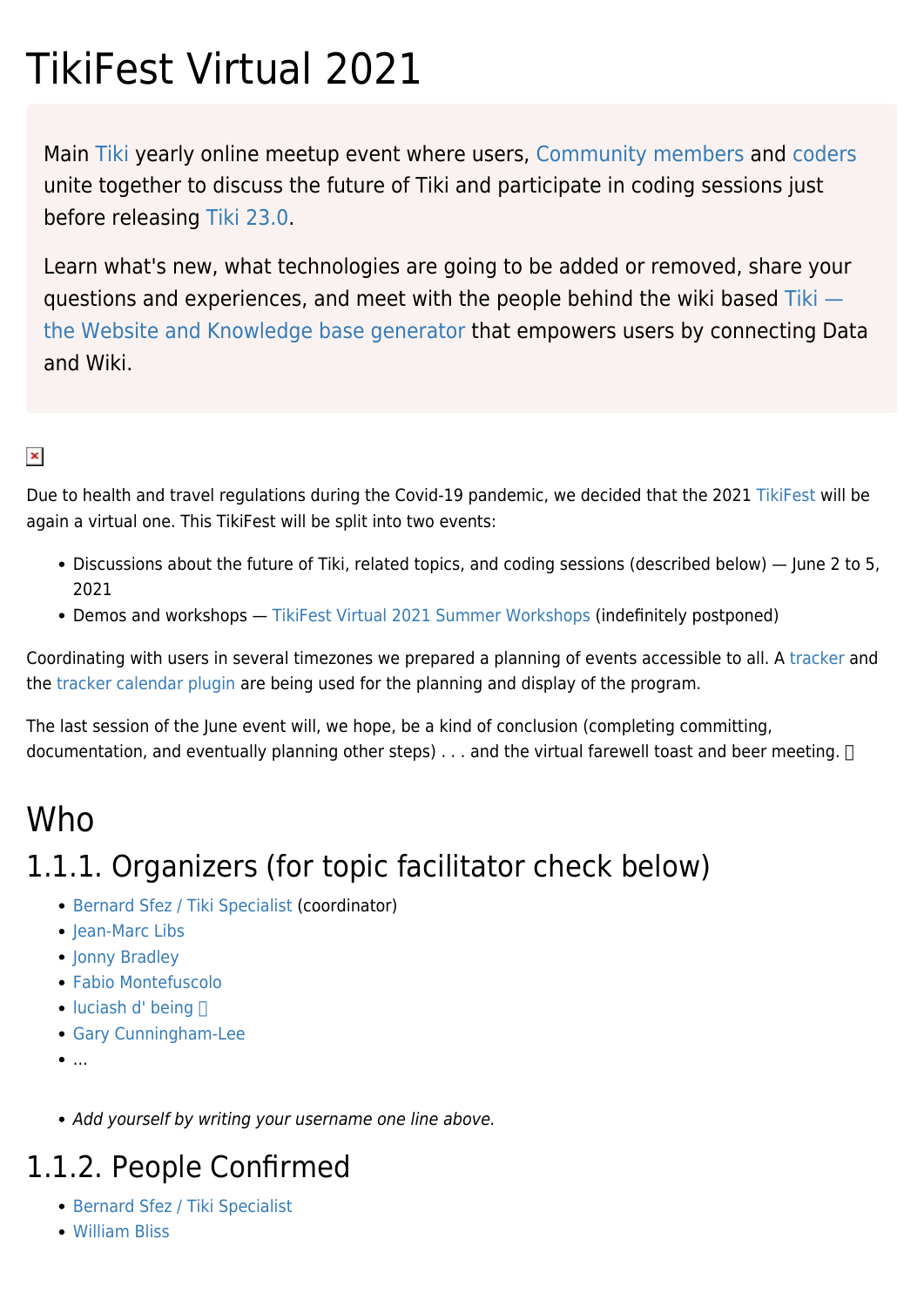- [Jonny Bradley](https://suite.tiki.org/user8515)
- [Mike Finko](https://suite.tiki.org/user31941)
- [Jean-Marc Libs](https://suite.tiki.org/user12666)
- [Gary Cunningham-Lee](https://suite.tiki.org/user342)
- [Roberto Kirschbaum](https://suite.tiki.org/user34542)
- [Aris Bernotas](https://suite.tiki.org/user9051)
- [Marc Laporte](https://suite.tiki.org/user10)
- $\bullet$  [luciash d' being](https://suite.tiki.org/user199)  $\Box$
- @manasse.ngudia
- $\bullet$  ...
- Add yourself by writing your username one line above.

# 1.1.3. People Interested

- [Fabio Montefuscolo](https://suite.tiki.org/user34087)
- **[Torsten Fabricius](https://suite.tiki.org/user19665)**
- [Vincent Bénatier](https://suite.tiki.org/user38286)
- [Niel Hirjee](https://suite.tiki.org/user23866)
- [Xavier de Pedro](https://suite.tiki.org/user10196)
- [Michael Menz](https://suite.tiki.org/user38800).imbeault
- [Abdul Iman](https://suite.tiki.org/user37166).ghani
- $\bullet$  ...
- Add yourself by writing your username one line above.

# 1.1.4. People invited

- [Katarina Kleinert](https://suite.tiki.org/user38209)
- $\bullet$  ...

# 1.2. Where

Meet us via BigBlueButton [here](https://suite.tiki.org/Live).

# 1.3. When

# From Wednesday, June 2, 2021 to Saturday, June 5, 2021

Starting on Wednesday at 12:00 UTC

Useful tools to check your timezone: